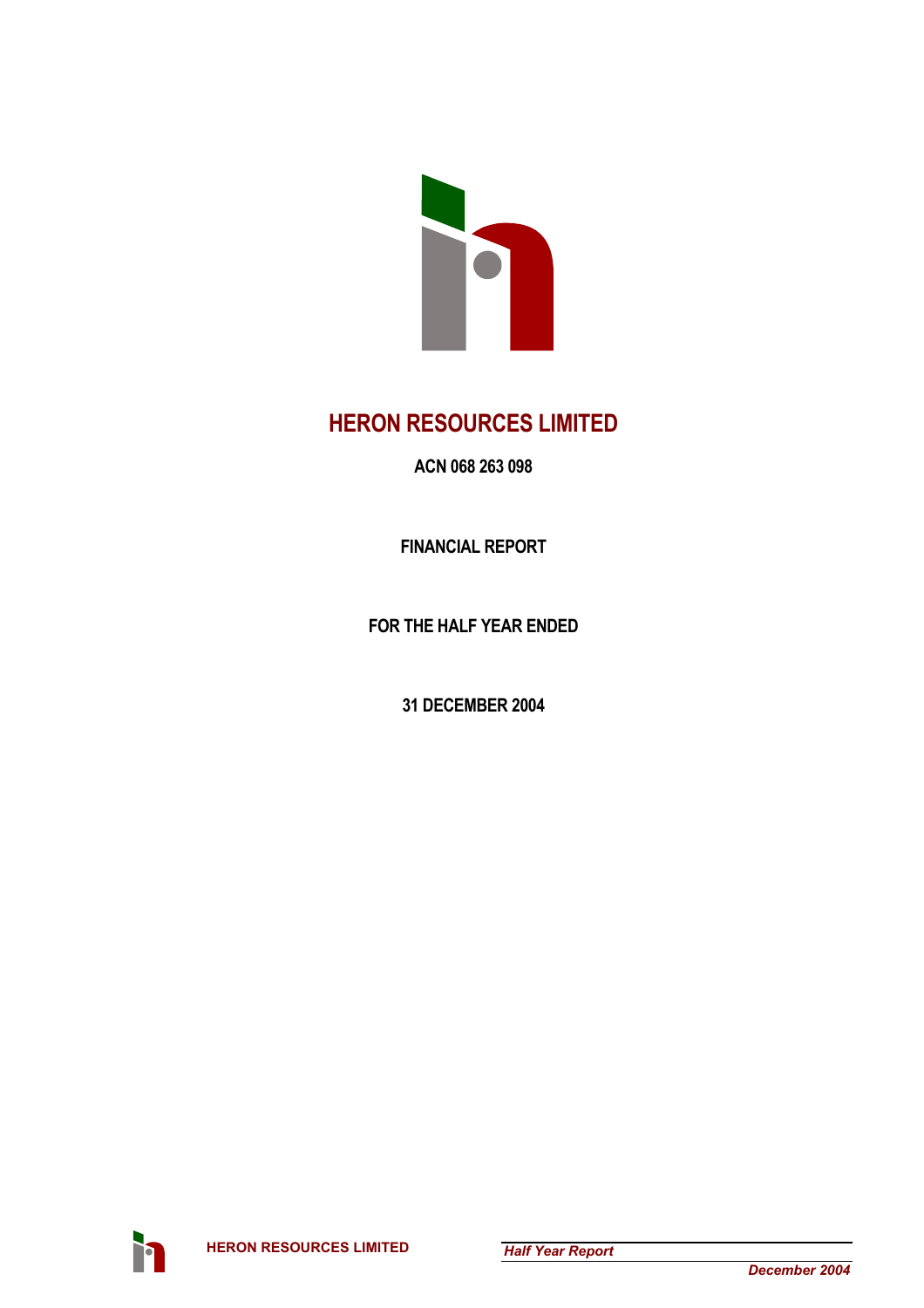### **HERON RESOURCES LIMITED**

### **FINANCIAL REPORT**

### **FOR THE HALF YEAR ENDED**

### **31 DECEMBER 2004**

# **CONTENTS** PAGE No. Directors' Report **3**  Auditor's Independence Declaration **11 11** Consolidated Statement of Financial Performance **12**  Consolidated Statement of Financial Position **13**  Consolidated Statement of Cash Flows **14**  Notes to the Consolidated Financial Statements **15**  Directors' Declaration **17**  Independent Review Report **18**

This interim financial report does not include all the notes of the type normally included in an annual financial report. Accordingly, this report is to be read in conjunction with the annual report for the year ended 30 June 2004 and any public pronouncements made by Heron Resources Limited during the interim reporting period in accordance with the continuous disclosure requirements of the Corporations Act 2001.

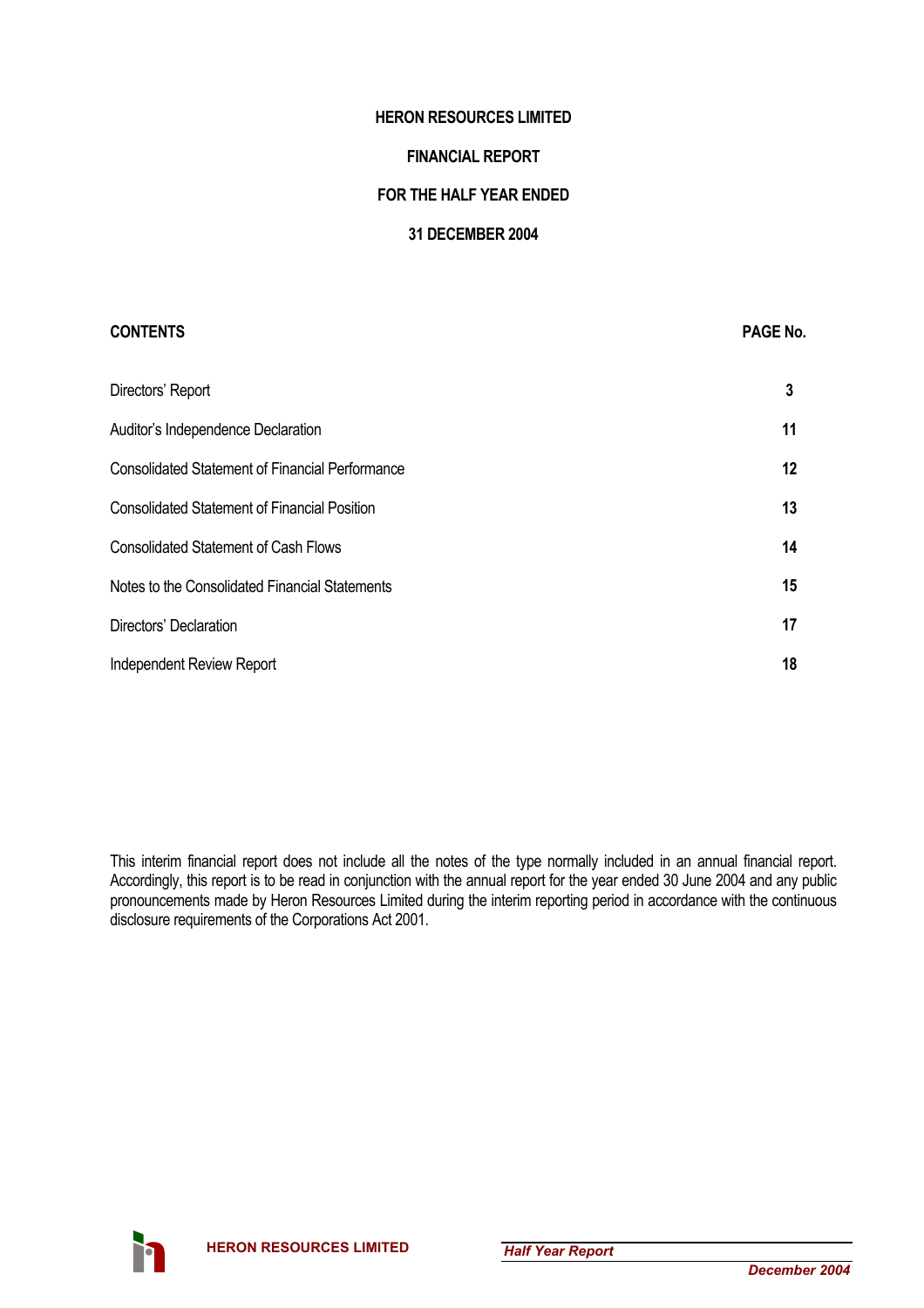### **1. DIRECTORS' REPORT**

The Directors submit their report on the consolidated entity consisting of Heron Resources Limited ("Heron" or "the Company") and the entities it controlled at the end of, or during, the Half Year ended 31 December 2004.

### **Directors**

The names of the Directors of the Company in office during the Half Year and at the date of this report are:

> Craig Leslie Readhead Ian James Buchhorn Allan Trench Norman Mathew Longworth

### **Corporate**

Discussions in respect of the Kalgoorlie Nickel Project **(**KNP) continued with potential investors.

Heron has increased the KNP resident development team to seven geoscientists, who are managing the current resource and metallurgical feasibility testwork.

Sarah Calvert has assumed the Company Secretary position, with all financial management in Kalgoorlie.

A \$3.04 million placement was completed, with the capital raising to fund the KNP Pre-Feasibility Study.

Post reporting date, the Company sold 6 million options held in former spin-off Avoca Resources Limited, to realise A\$712,000 for KNP funding.

### **Feasibility Study**

During the Half Year, Heron continued its 800x80m metallurgical sample drilling at proposed pit locations at Highway, Goongarrie Hill, Goongarrie South, Big Four, Scotia Dam, Highway and Siberia. A total of **14,349m in 311 RC drill holes** were completed.

Significant recent drill results include **50m at 1.5% Ni** and **50m at 1.4% Ni** Leach Feed Grade (LFG).

Pilot-scale screen upgrade results during the Half Year are encouraging, being in line with the screen upgrade achieved at the Cawse operation, and those predicted at BHP Billiton's Ravensthorpe project.

Results reported to date confirm the ability to provide a 1.5% Ni Leach Feed Grade to a proposed KNP processing plant.

### **Independent Mineral Resources**

The JORC-compliant independent Mineral Resource estimation continues, using the methodology developed for the KNP by Snowden Mining Industry Consultants (Snowden). Resource estimate as at 31 December 2004 is:

| Table 1                                             |              |      |       |  |  |  |
|-----------------------------------------------------|--------------|------|-------|--|--|--|
| <b>Kalgoorlie Nickel Project</b>                    |              |      |       |  |  |  |
| <b>Mineral Resources by Resource Classification</b> |              |      |       |  |  |  |
| <b>JORC (1999)</b>                                  | <b>Tonne</b> | % Ni | % Co  |  |  |  |
|                                                     | Mt           |      |       |  |  |  |
| <b>Measured</b>                                     | 12           | 0.96 | 0.079 |  |  |  |
| <b>Indicated</b>                                    | 154          | 0.83 | 0.055 |  |  |  |
| <b>Inferred</b>                                     | 737          | 0.72 | 0.048 |  |  |  |
| <b>Total</b>                                        | 903          | 0.74 | 0.050 |  |  |  |

### **Acquisitions**

**Big Four**: Heron purchased the Big Four nickel laterite resource of 29.2mt grading 0.74% Ni and 0.05% Co, from Placer Dome.

**Bulong East**: Heron completed purchase from Danae Resources NL (Danae) of the Bulong East Prospect adjacent to Heron's Bulong Nickel Prospect. Heron has an unencumbered 100% ownership of all mineral rights at Bulong East.

Nickel laterite mineralisation is present on granted Mining Leases at Bulong East, being the eastern extension of Heron's high grade Boulder Block Pit.

**Bulong Taurus**: Heron entered into a letter agreement with SuperSorb Environmental NL (SuperSorb) to purchase the Bulong Taurus Prospect adjacent to Heron's Bulong Nickel Prospect. Heron will have 100% ownership of all mineral rights at Taurus.

Nickel laterite mineralisation is present at Bulong Taurus, with previous drill intercepts including 16m at 1.22% Ni, 14m at 1.37% Ni, 27m at 1.20% Ni and 17m at 1.41% Ni.

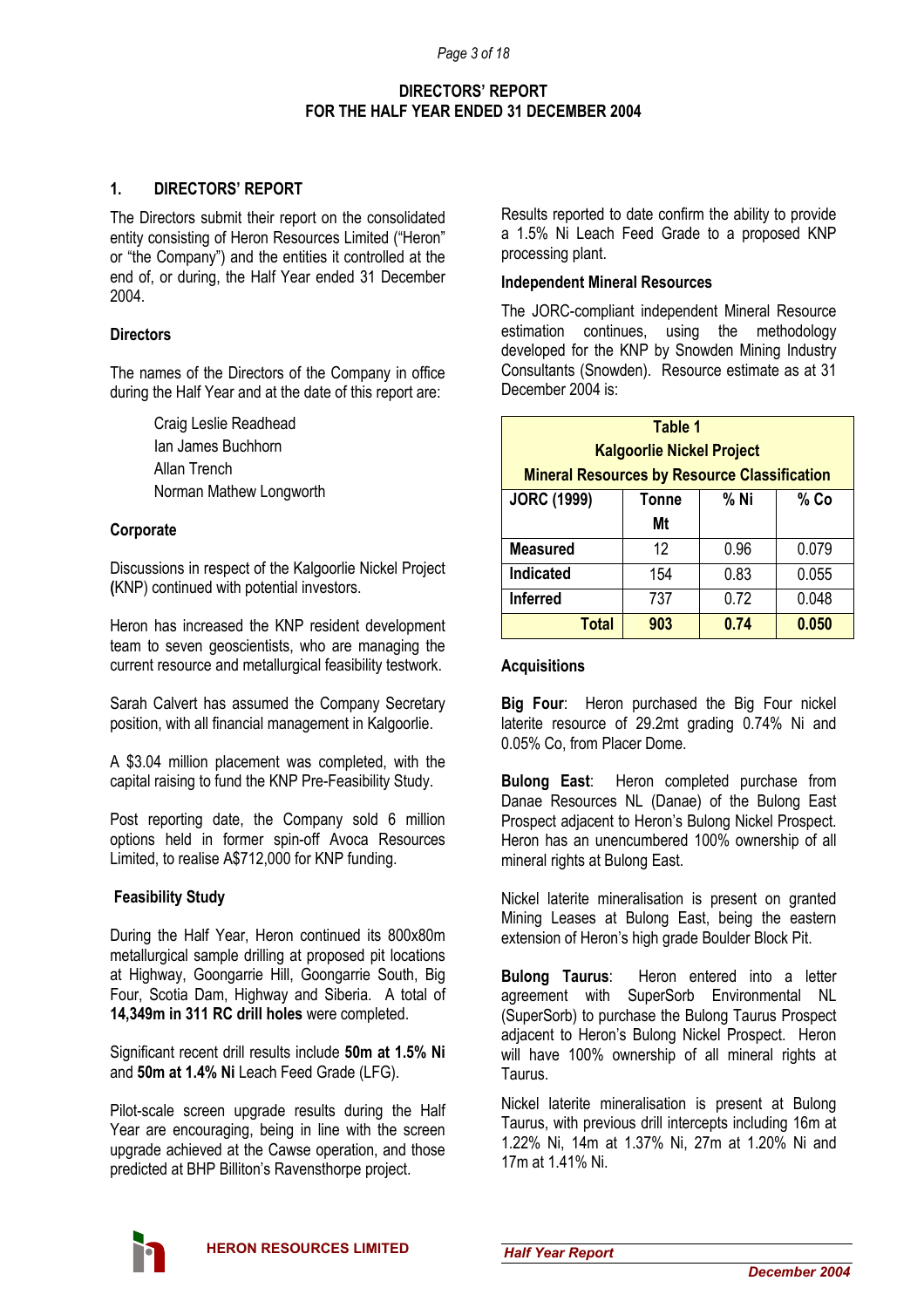

### **Figure 1 Kalgoorlie Nickel Project, Project Location and Tenement Holdings**

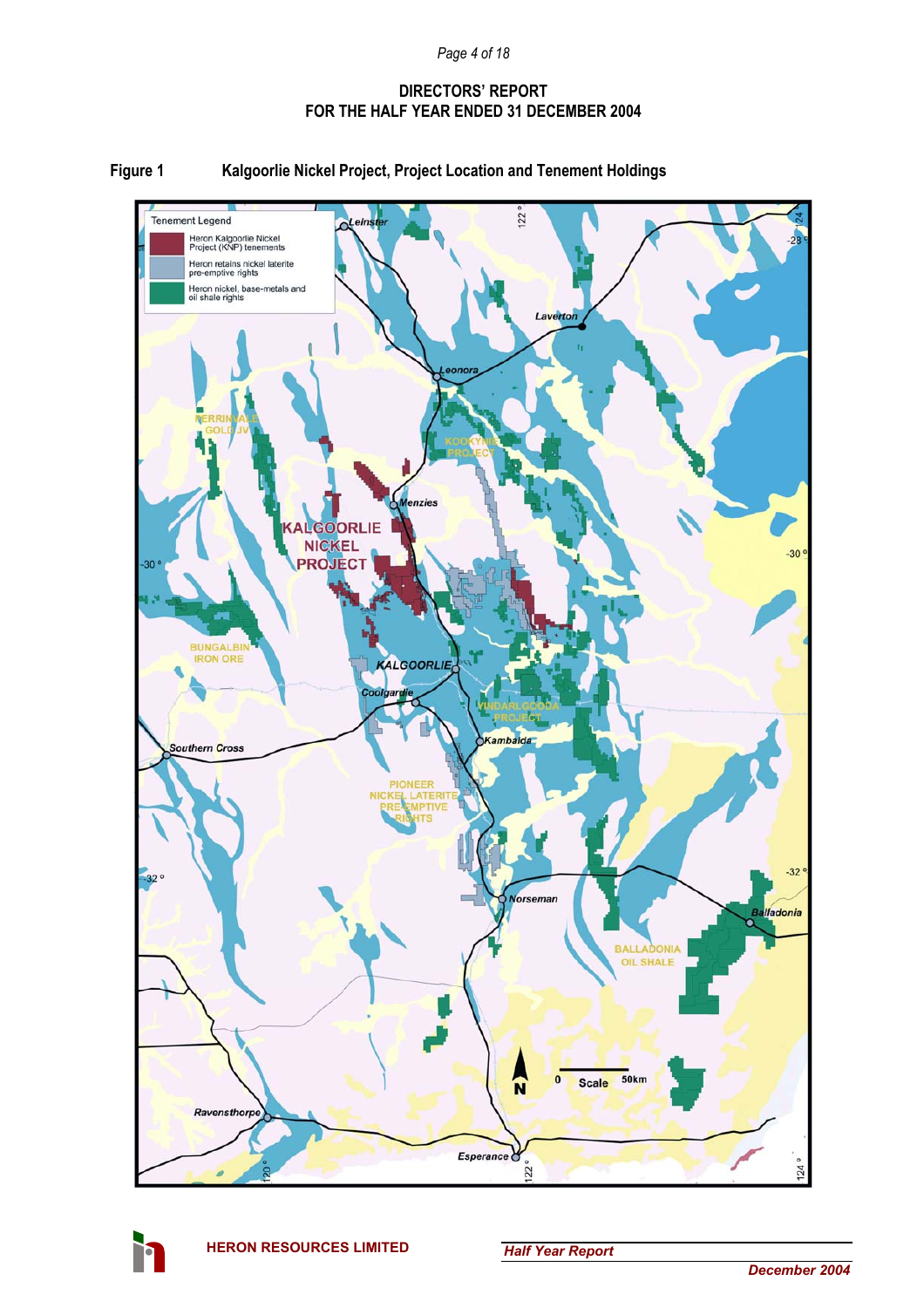### **Farm-out Joint Ventures**

The Company has continued to divest non-nickel laterite assets through joint venturing. With discussions current in respect of development partners for the KNP, and acknowledging that potential partners also have interests in projects that are complementary to the KNP laterite, the divestment process has needed to be selective.

**Bandicoot Range Project**: Heron, through its wholly owned subsidiary Regent Resources Limited (Regent) reached agreement with Mt Anketell Pty Ltd (Mt Anketell), whereby Mt Anketell can earn an initial 60% interest in the Bandicoot Range Project by paying an initial \$40,000 and meeting an expenditure of \$200,000 within two years of the grant of the tenement. Regent may then elect to contribute to expenditure on a pro-rata basis, or Mt Anketell can spend a further \$200,000 to earn a further 20% interest. Upon earning an 80% interest, Mt Anketell will pay a further \$100,000 and free-carry Regent's interest through to a Bankable Feasibility Study.

The Bandicoot Range Project area is located in the Eastern Kimberley area, some 5 km west of Kununurra. It covers some 150 square kilometers of dominantly Proterozoic sediments and dolerites and contains a number of highly prospective iron-ore and base-metal occurrences, which will be the focus of exploration by Mt Anketell.

**Kanowna South Project**: Divestment of Heron's retained nickel sulphide assets commenced, with the Kanowna South Project farmed out to Yilgarn Mining Limited (YML) who may earn a 70% interest.

Under the agreement, YML will reimburse Heron expenses of \$30,000, and can earn the 70% interest by expenditure of \$700,000 within three years of the grant of the tenements. Upon earning the 70% interest, YML will free carry Heron's 30% interest through to a Decision to Mine.

The Kanowna South tenement package is prospective for nickel sulphide and gold mineralisation. The main exploration target is termed the Shamrock Ultramafic, considered prospective for Silver Swan style nickel sulphide mineralisation.

### **Feasibility Studies**

### **Metallurgical Sample Drilling and Screen Upgrade**

In results to date, the Company has announced encouraging screen upgrades from the KNP **Highway**, **Goongarrie Hill** and **Siberia Prospects**, demonstrating that typically a 0.8% Ni in-situ grade can be increased through screening to a Leach Feed Grade exceeding 1.5% Ni. The implication is that the KNP can be bulk mined as a low cost operation with minimal waste stripping, with screening used to convert bulk low grade siliceous mineralisation into a high grade goethite leach feed. The implication for project economics is significant, in that the siliceous ore can be mined at low-cost with minimal grade control, and a high LFG generated through low cost screening.

### **Nickel Sulphide Projects**

The Company has one of the largest ultramafic tenement holdings of any company in the highly prospective Kalgoorlie Goldfields (refer Figure 1).

All laterite drilling includes geochemical analysis designed to identify potential nickel sulphide settings.

**Trans East**: Field studies were completed on nickel sulphide targets. At the komatiite basal contact, previous drill intercepts of up to 0.7% Ni, 0.01% Cu, 60ppb Pd and 30ppb Pt are associated with a distinct thickening of the komatiite flow channel from 300m to 700m.

**Wellington North**: Heron previously completed gossan float sampling, with peak **gossan assay 0.57% Ni, 0.09% Cu, 364ppb Pt, and 674ppb Pd**. This is an unequivocal boxwork gossan derived from the weathering of nickel sulphides. Wellington North reconnaissance soil sampling was completed, with peak **soil assay 939ppm Ni, 61ppm Cu and 6ppb Pt**, supporting the gossan sampling results.

**Mineral Patch Hill**: PGM sampling of drill pulps has confirmed a continuous Pt-Pd anomaly extending over 3.0km within a central ultramafic unit (analogous to Mt Keith geological setting). Petrological assessment confirmed the presence of chalcopyrite and other fresh sulphides.

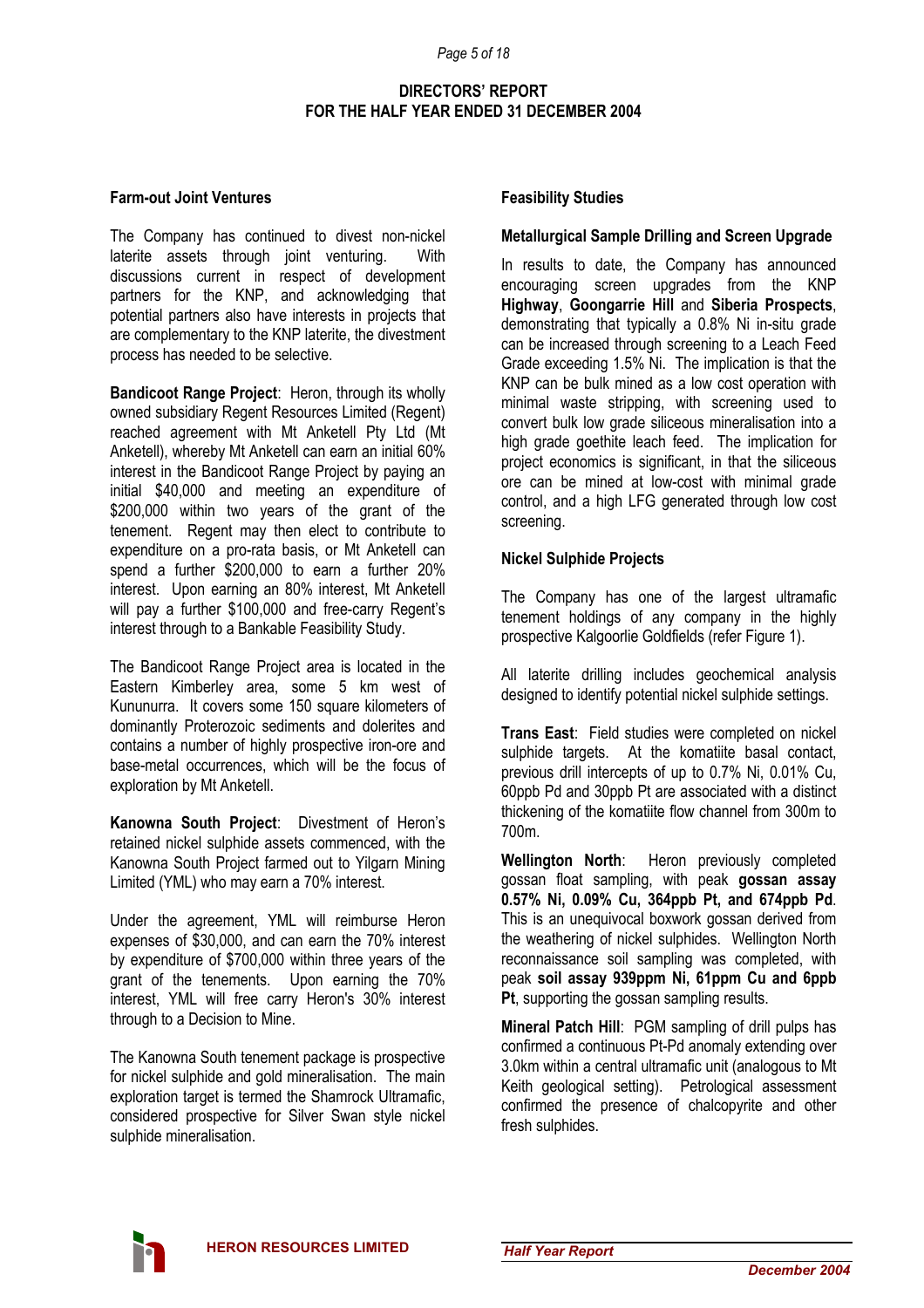### **Figure 2 Kalgoorlie Nickel Project, Screen Upgrade Section 58320N**



### **Explanatory Notes to Figure 2, Leach Feed Grade Intersections**

- Nickel Leach Feed Grade (% Ni LFG) is an agitated "bottle roll sample" screened at a 0.075mm screen size and is an estimate of the grade following screening of nickel laterite likely to be available to the Pressure Acid Leach (PAL) autoclave. All assays are based on XRF analysis of 2m RC drill samples.
- On Section 58320N above, the entire mineralised zone is within the Upper Siliceous part of the profile.
- Final results are still awaited for SIRC 1357 (results to date are 12m at 1.64% Ni LFG).

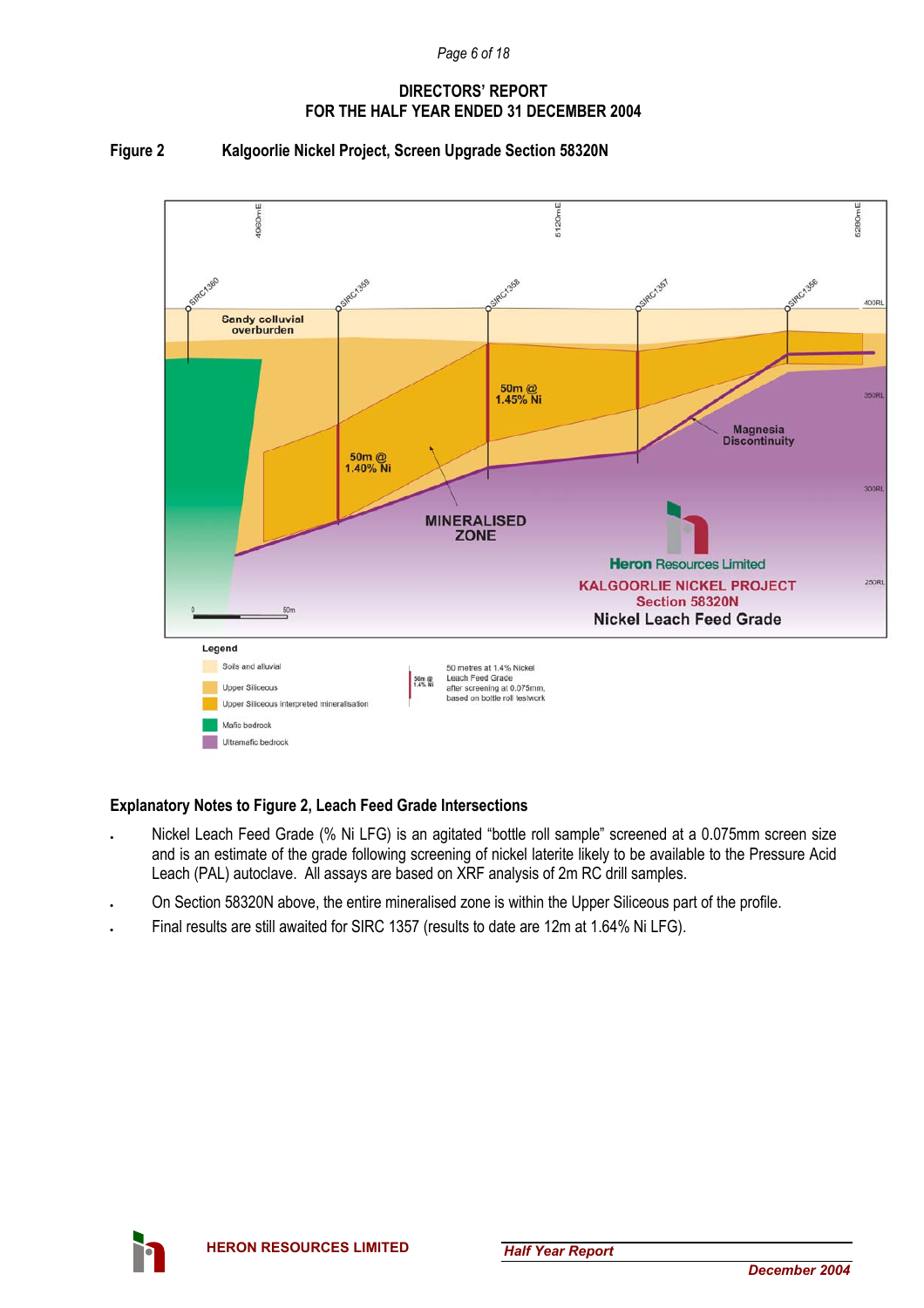### **1.1 OPERATIONS REVIEW**

The dominant upgrade style of mineralisation is the Upper and Lower Siliceous mineralisation which is present throughout the Walter Williams Formation ultramafic unit, including the KNP Ghost Rocks, Highway, Goongarrie, Big Four and Siberia resources.

The KNP resource base contains approximately 459mt of mineralisation classed as dominantly siliceous, of which some 411mt is within 30 km of the proposed Goongarrie KNP processing plant.

### **1.1.1 Highway**

Pilot-scale screen upgrade studies were completed by independent consulting metallurgist Oretest on nine 90kg bulk samples from the Highway Prospect.

Following screening, the PAL circuit average LFG for the Highway Upper Siliceous mineralisation was **1.6% Ni and 0.1% Co**, with average nickel upgrades of 116%. Results for Lower Siliceous mineralisation were similarly encouraging, returning an average LFG of 1.4% Ni, with average nickel upgrades of 66%.

All samples performed as well or better than expected in their screen upgrade responses.

### **1.1.2 Goongarrie Hill**

A program comprising 3,159m of RC drilling covering 67 drill holes was completed at the Goongarrie Hill.

Significant nickel upgrade results were returned. Following screening, the weighted average LFG for the Upper Siliceous mineralisation at a 1.0% Ni LFG cut-off was **1.4% Ni and 0.06% Co**. Results for Lower Siliceous mineralisation were similarly encouraging, returning an average LFG of 1.4% Ni.

The siliceous mineralisation, being Upper Siliceous and Lower Siliceous, achieved nickel upgrades of 98% and 70% respectively.

Preliminary estimates indicate that approximately 84% of the laterite at Goongarrie Hill comprises siliceous mineralization, and is therefore capable of significant nickel and cobalt upgrade.

The Goongarrie Hill screen upgrade study confirms a 4km strike length of continuous siliceous upgrade mineralisation. Leach feed grades exceeding 1.5% Ni typically occur in a central 240m wide zone. This occurs within an overall 600m wide envelope characterised by leach feed grades exceeding 1.0% Ni (corresponding to approximately 0.5% Ni head grade).

The most important aspect of the Goongarrie Hill drilling is the continuity of mineralisation on section at the 1.0% Ni LFG cut-off. There is a distinct clustering of high grades exceeding a 1.5% Ni LFG. As an example, on Section 6678320N, results include **18m at 1.68% Ni**, **8m at 1.65% Ni**, **29m at 1.72% Ni** and **4m at 2.09% Ni** in adjoining 80m spaced holes, confirming discrete high grade zones are present.

Most significantly, the Goongarrie Hill screen upgrade results are entirely comparable to those at Highway located 20km north, suggesting a consistent nickel screen upgrade of 90-100% may be achieved for KNP Upper Siliceous mineralisation.

### **1.1.3 Goongarrie South**

A program comprising 2,147m of RC drilling covering 42 drill holes was completed at the Goongarrie South goethitic and siliceous resource.

Drill results confirm a more extensive distribution of siliceous upgrade mineralisation than previously interpreted, with good upgrade characteristics. Best result is 54m at 1.5% Ni LFG (1% Ni LFG cut-off, screening at 75 $\mu$ m).

### **1.1.4 Big Four**

A program comprising 2,349m of RC drilling covering 49 drill holes was completed at the Big Four resource. A broad zone of nickel laterite mineralization has been confirmed by the drilling with better LFG results including 12m at 1.5% Ni, 8m at 1.9% Ni, 10m at 1.4% Ni and 10m at 1.3% Ni (1% LFG cut-off, screening at 75 µm).

A 6,000m RC drilling program has been approved for the area of Big Four purchased from Placer Dome, being a more siliceous mineralisation style.

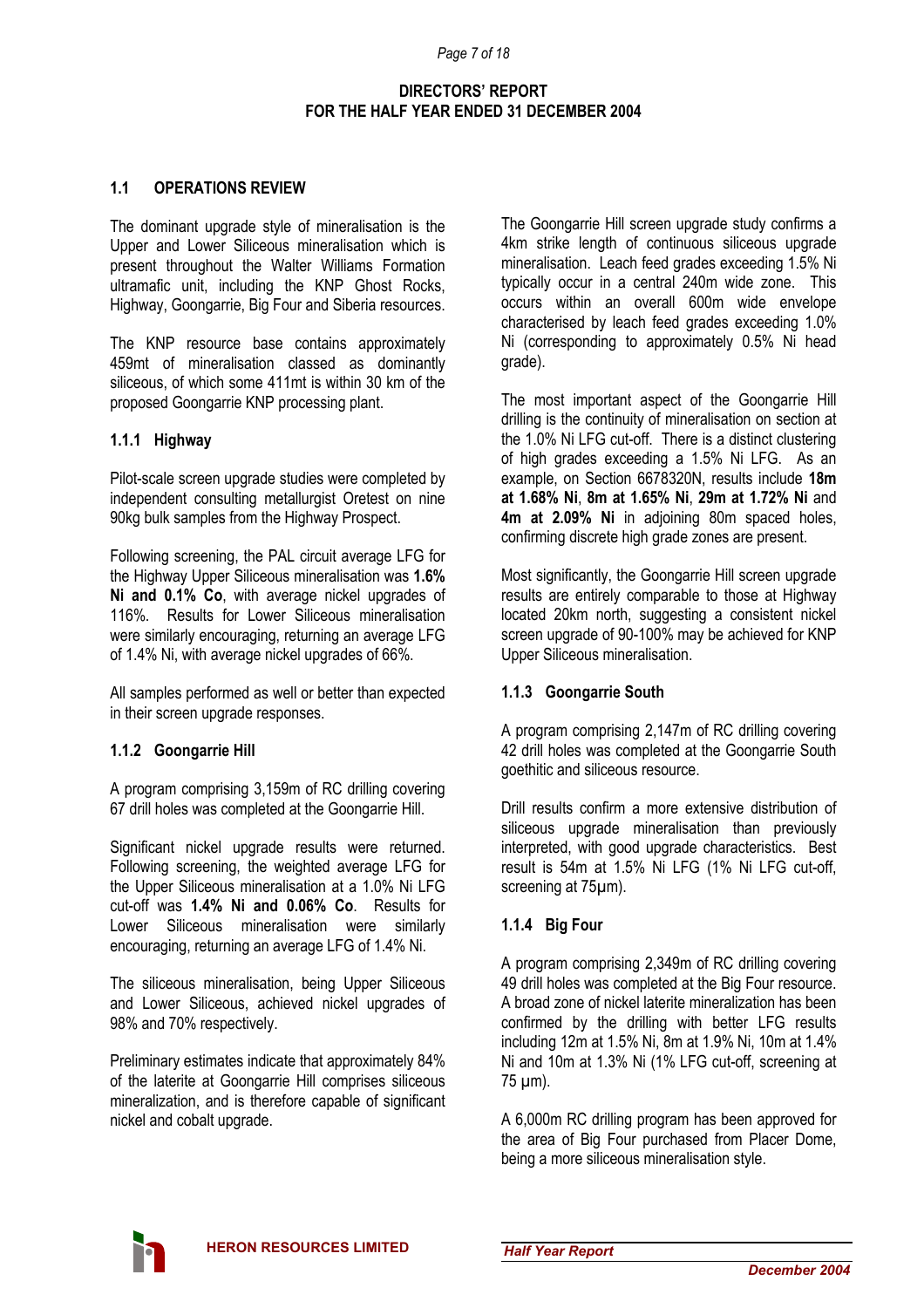### **1.1.5 Scotia Dam**

A program comprising 724m of RC drilling covering 19 drill holes was completed at the Scotia Dam siliceous resource. Results confirm the known mineralised zone, which is a less siliceous ore type. Accordingly, the upgrade potential is lower. Better results include 6m at 1.5% Ni and 14m at 1.3% Ni (1% Ni LFG cutoff, screening at 75µm).

### **1.1.6 Siberia**

A program comprising 2,196m of RC drilling covering 50 drill holes was completed at the Siberia North siliceous resource as part of the 800mx80m metallurgical sample drilling.

Significant recent drill results include 50m at 1.5% Ni and 50m at 1.4% Ni LFG (1% Ni LFG cut-off, screening at 75µm).

Five low grade composite samples from the Siberia Bag Farm had pilot-scale metallurgical test work completed.

Upper Siliceous mineralisation with 0.61% Ni head grade screens to 1.2% Ni, a 94% upgrade.

Lower Siliceous mineralization with 0.79% Ni head grade screens to 1.3% Ni, a 59% upgrade.

Additional pilot-scale testing is planned, using higher head grade material from the current RC drill program.

### **1.1.7 Bulong**

The date for completion was extended to 30 June 2005. Formal sale agreements have been executed by Heron, and completion is expected in March 2005 for the first tranche of tenements.

Bulong is dominantly a saprolite ore style, in contrast to the Goongarrie-Siberia siliceous ore.

### **1.1.8 Kalpini**

Kalpini is being assessed as a source of low grade on-site heap leach nickel laterite ore. Additionally, several nickel sulphide targets have been generated.

### **1.2 REGENT RESOURCES LIMITED**

The proposed Regent IPO is likely to feature Heron's iron ore assets, complemented with oil shale and mineral sands.

### **1.2.1 Onslow Iron Sands**

The project area is located 10km along the coast south-west of Onslow. An iron-sand deposit was delineated in the early 1970s.

As well as iron sands, a heavy mineral sands and alluvial-marine diamond conceptual model was generated for Onslow.

Joint venture discussions for Iron Sands are current.

### **1.2.2 Bungalbin Iron Ore**

Option holder Portman Mining has pegged Mining Lease applications over the Portman Bungalbin Iron Ore resource areas.

Joint venture negotiations continue in respect of the adjoining Bungalbin Aurora Iron Ore rights.

### **1.2.3 Poondano Iron Ore**

The project covers an iron occurrence located 30km SE of the iron ore shipping centre of Port Hedland. Previous work indicates iron-rich outcrops over a 6km strike length with grades up to 59% Fe.

### **1.2.4 Yindarlgooda VMS**

Field sampling of gossan horizons located at Bulong East, Queen Lapage and elsewhere in the Yindarlgooda region was completed. Results are awaited. The massive pyrite and supergene gold in the project area confirms the potential for VMS style Cu-Zn-Au deposits. The Queen Lapage sulphides represent strategic sulphuric acid resources for the KNP nickel laterite projects.

### **1.2.5 Kimberley Bauxite**

Bauxite targets have been identified on tenements originally pegged by Regent for mafic complex Ni-Cu. Development options are being reviewed.

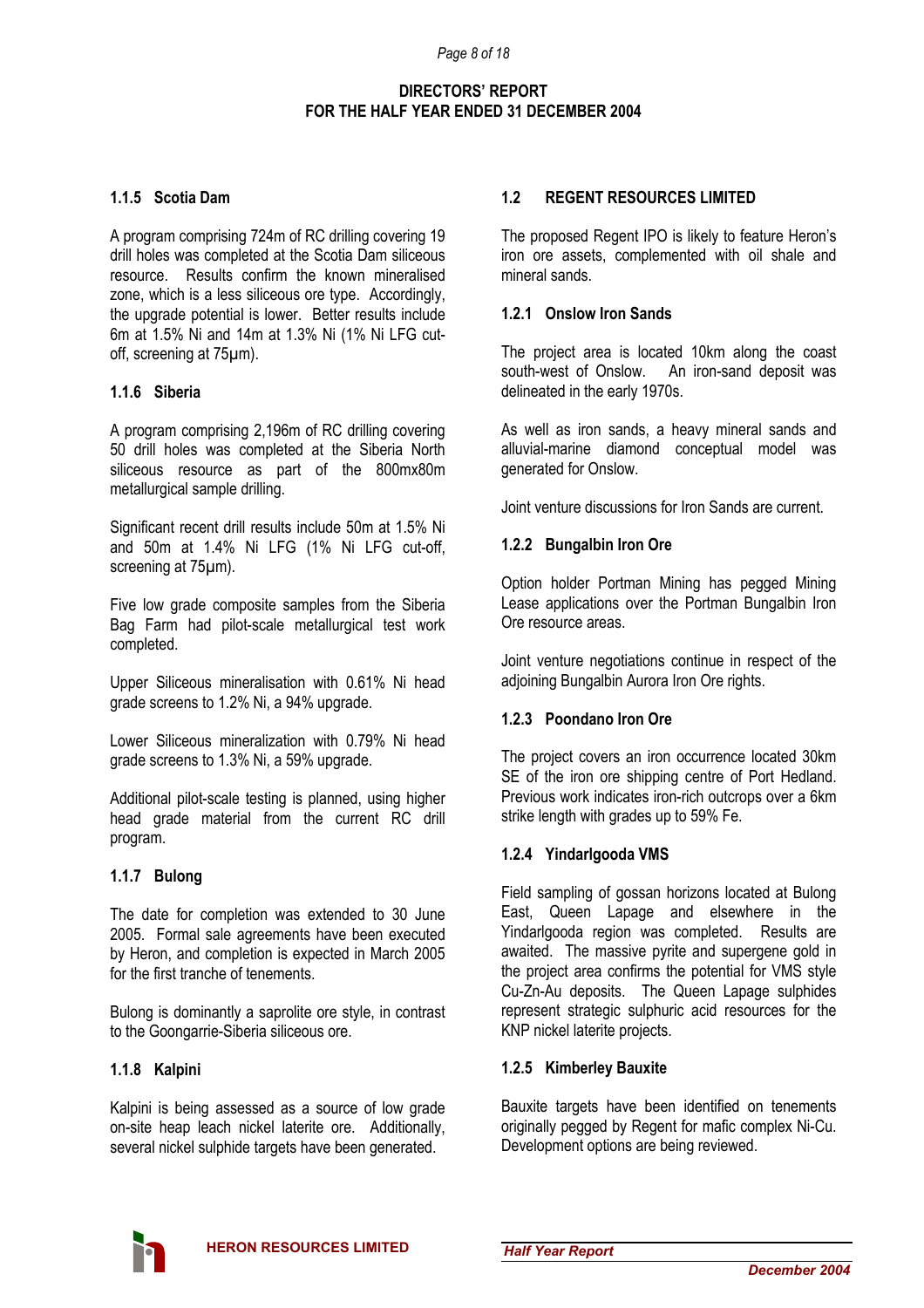### **1.3 BALLADONIA ENERGY LIMITED**

The tenements are continuing to progress to grant. Oil shale/lignite and heavy mineral sand targets are available for immediate magnetic/gravity survey followed by drill testing.

Resource estimates are qualitative at best, but from reviewing previous exploration data, there are significant defined targets.

In 1980s drilling, all of the Heron lignite resources have a high oil yield, being up to 190 litre per tonne. The oil yields are comparable to oil shale deposits in Queensland, which underwent trial production.

Critically, the Balladonia oil shales do not have the environmental issues related to the Queensland projects operating in proximity to the Great Barrier Reef (and ultimately brought pressure to bear to close the projects).

The Balladonia lignite has a higher ash content and lower specific energy values than Victorian Tertiary brown coals, but is comparable to the Leigh Creek deposits being actively mined in South Australia.

The Balladonia lignite is pyritic. Following flotation, this pyrite would be suitable for sulphuric acid manufacture. Sulphuric acid is a major feedstock in nickel laterite processing. This sulphur requirement was the prime original reason for Heron acquiring the Balladonia resource tenements.

Heron's earlier Balladonia lignite-sulphur Scoping Study is being reviewed, with oil prices now more than double those prevailing at the time of the original Scoping Study.

Development of the Balladonia mineral sands properties advanced during the December 2004 Half Year. A recent discovery within the northern Eucla Basin has confirmed that the province is highly prospective for zirconium heavy mineral sands. Previous drilling within the Balladonia project area has intersected zircon rich sands.

A sale or IPO for the oil shale/lignite/mineral sand Balladonia assets is under review, with Heron aiming to retain sulphur off-take.

Discussion is current with a suitably qualified person to assume the CEO role in Balladonia.

### **HERON SPONSORED INITIAL PUBLIC OFFERS**

### **4.1 Pioneer Nickel Limited**

Heron Shareholders received their free Pioneer Nickel Limited in specie share distribution during the Half Year. Pioneer has performed well since its IPO and listing in December 2003, at recent prices representing an approximate \$0.03 per share return to Heron shareholders.

The directors of Heron are pleased to note that Pioneer has established professional exploration team, and have attracted a cornerstone investor in their Acra joint venture partner.

With the clear success of Pioneer, partly in response to the key Acra nickel sulphide project vended in by Heron, Heron believes the timing is now right to end its board association with Pioneer. To this end, the common Heron-Pioneer directors have foreshadowed an intention to step down from the Pioneer board.

Heron wishes Pioneer well, and concludes the association on a harmonious note.

### **4.2 Avoca Resources Limited**

Avoca has performed particularly well following its IPO and listing in April 2002, at recent prices representing an approximate \$0.08 per share return to Heron shareholders.

With this success, common Avoca-Heron director lan Buchhorn viewed the time was suitable to step down from Avoca, and resigned on 18 February 2005.

Again, Heron wishes Avoca well, and concludes the association on a harmonious note.

### **4.3 Additional Potential Heron Spin-offs**

As the focus for Heron is exclusively on the KNP Feasibility Study, divesting non-laterite assets through IPO spin-offs becomes a higher priority.

The current model is a spin-off involving the Balladonia energy and mineral sand assets, combined with the Regent iron ore assets.

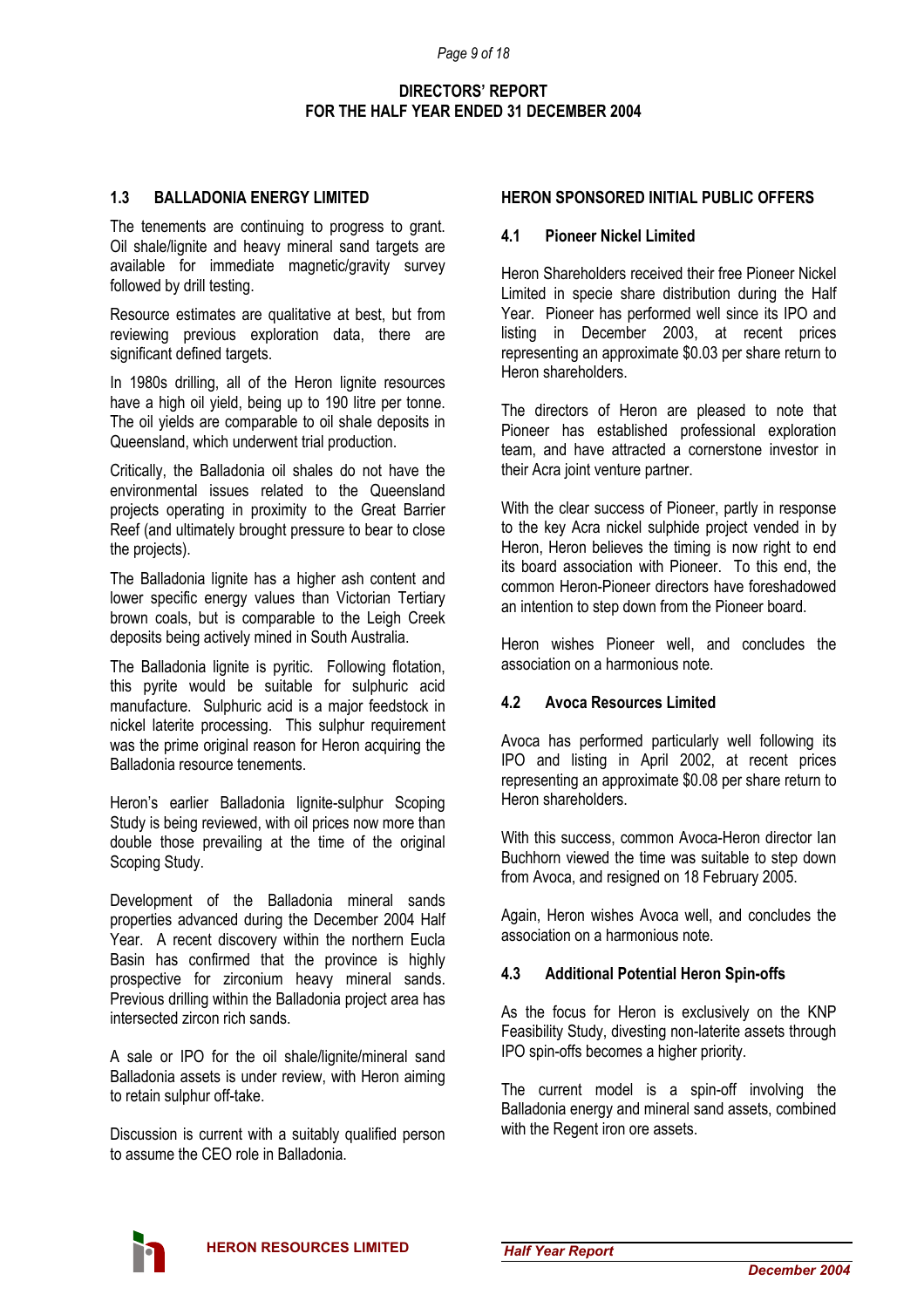*Page 10 of 18* 

### **DIRECTORS' REPORT FOR THE HALF YEAR ENDED 31 DECEMBER 2004**

### **Auditor's Independence Declaration**

A copy of the auditors' independence declaration as required under section 307C of the Corporations Act 2001 is set out on page 11.

Signed in accordance with a resolution of the Board of Directors:

Booklead

l Craig Leslie Readhead **Director** 

Date: 9 March 2005

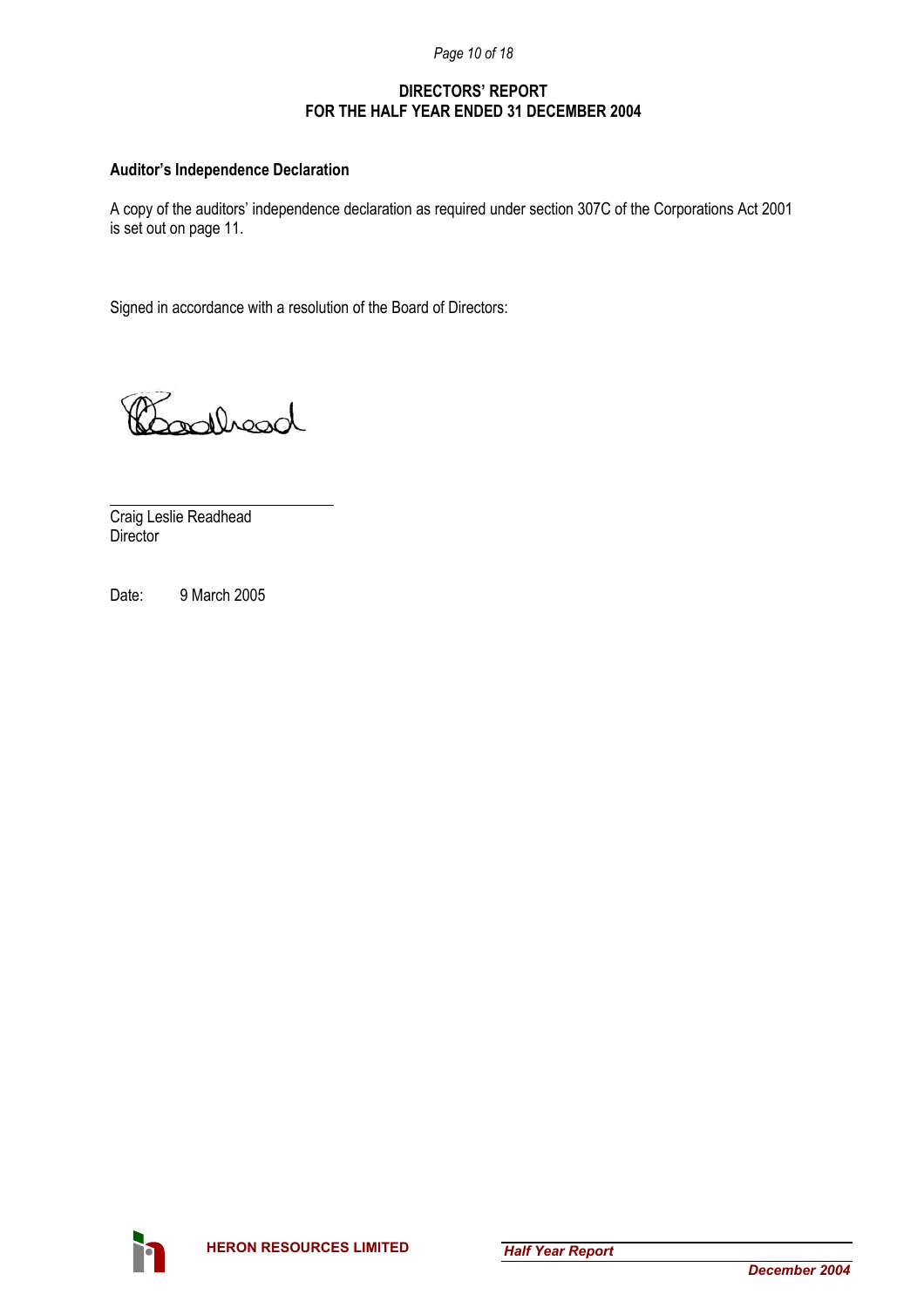Chartered Accountants



### **AUDITOR'S INDEPENDENCE DECLARATION**

As lead auditor for the review of Heron Resources Limited for the half year ended 31 December 2004, I declare that, to the best of my knowledge and belief, there have been:

- a) No contraventions of the auditor independence requirements of the Corporations Act 2001 in relation to the review; and
- b) No contraventions of any applicable code of professional conduct in relation to the review.

**BUTLER SETTINERI Chartered Accountants** 

<sup>5</sup>AUL J CHABREL Partner

Perth 9 March 2005 Date:

UTLEI K SE HIZ

> Level 1 **Construction House** 35-37 Havelock Street West Perth 6005

**Locked Bag 18** West Perth 6872 **Western Australia** 

Phone: (08) 9426 4444 (08) 9321 5215 Fax: Email: mail@butlersettineri.com.au

Partners: **Colin Butler FCA Paul Chabrel** CA **Joseph Gangemi** CA CD **Ron Louis JP FCA Pasquale Settineri** CA

"Partners in Business"

www.butlersettineri.com.au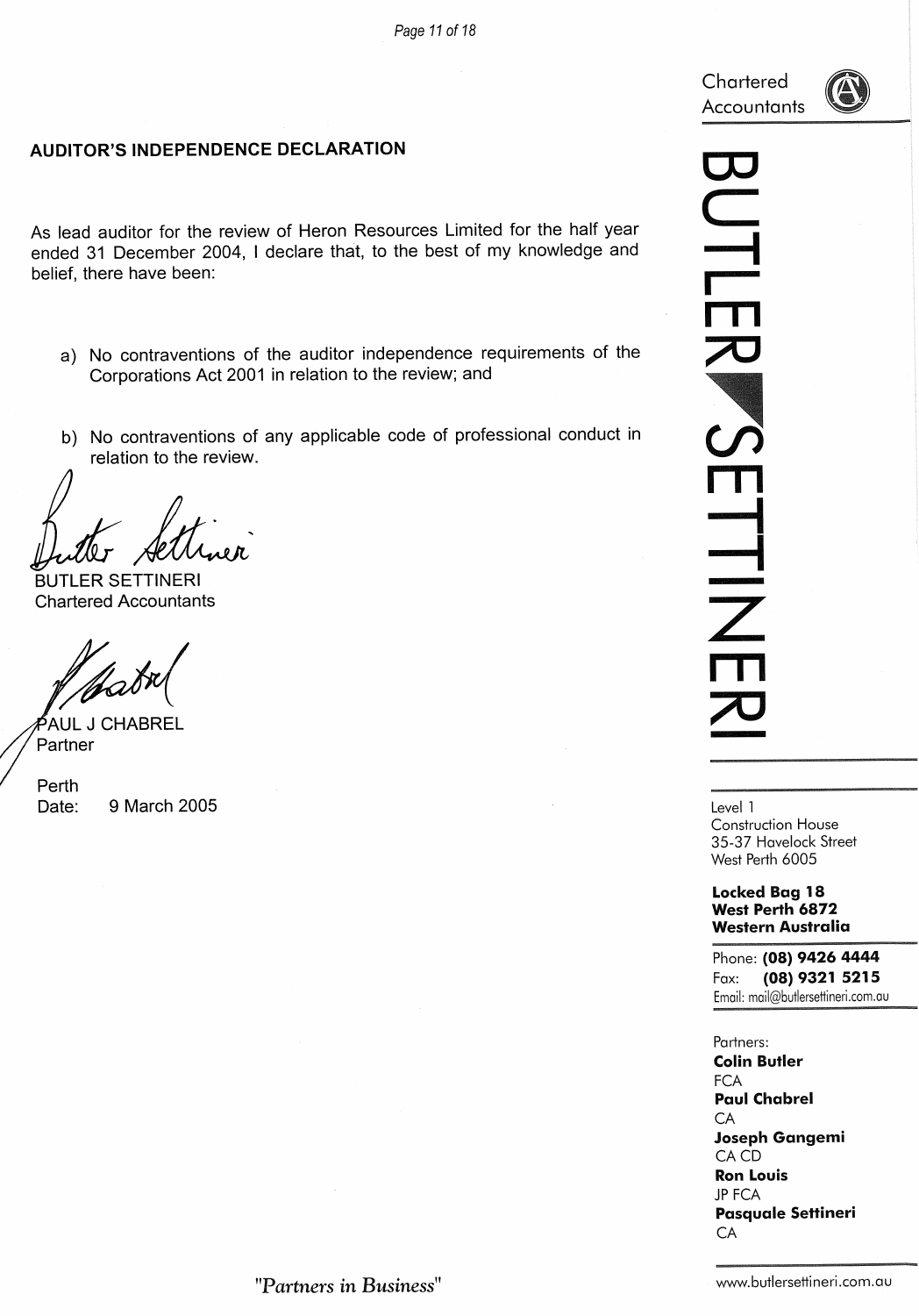### *Page 12 of 18*

### **CONSOLIDATED STATEMENT OF FINANCIAL PERFORMANCE FOR THE HALF YEAR ENDED 31 DECEMBER 2004**

|                                                         | <b>Note</b> | 31 Dec 2004 | 31 Dec 2003 |
|---------------------------------------------------------|-------------|-------------|-------------|
| Revenue from operating activities                       |             | 96,825      | 502,664     |
| <b>Revenue from ordinary activities</b>                 |             | 96,825      | 502,664     |
| Accountancy                                             |             | (24, 324)   | (18,000)    |
| Advertising                                             |             | (25, 759)   | (3, 431)    |
| <b>Computer Software</b>                                |             | (78, 532)   | (3,939)     |
| Conferences & Seminars                                  |             | (19, 486)   | (207)       |
| Cost of tenements and data sold                         |             |             | (351, 252)  |
| Consultants                                             |             | (119, 245)  | (5,250)     |
| De-merger of controlled entity                          |             |             | 61,236      |
| Depreciation                                            |             | (18, 801)   | (16, 299)   |
| <b>Directors Fees</b>                                   |             | (25,000)    | (8, 337)    |
| Employee benefit expense                                |             | (14, 732)   | (19, 727)   |
| Exploration expenditure written off                     |             | 2,423       |             |
| Insurance                                               |             | (46, 494)   | (58, 649)   |
| Legal                                                   |             | (17, 193)   | 3,832       |
| Media & PR                                              |             | (28, 290)   |             |
| Rental expense                                          |             | (15, 540)   | (30, 313)   |
| <b>Report/Printing Expenses</b>                         |             | (35, 934)   | (7,092)     |
| <b>Salaries</b>                                         |             | (14, 732)   | (6,956)     |
| Stock Exchange                                          |             | (29, 675)   | (25,070)    |
| Other expenses from ordinary activities                 |             | (58, 992)   | (155, 169)  |
| Loss from ordinary activities before income tax expense |             | (473, 481)  | (141, 959)  |
| Income tax expense                                      |             |             |             |
| <b>Net Loss</b>                                         |             | (473, 481)  | (141, 959)  |
|                                                         |             |             |             |
| Basic earnings per share                                | 3           | \$(0.0035)  | \$(0.0012)  |
| Diluted earnings per share                              | 3           | \$(0.0035)  | \$(0.0012)  |

The Consolidated Statement of Financial Performance should be read in conjunction with the accompanying notes.

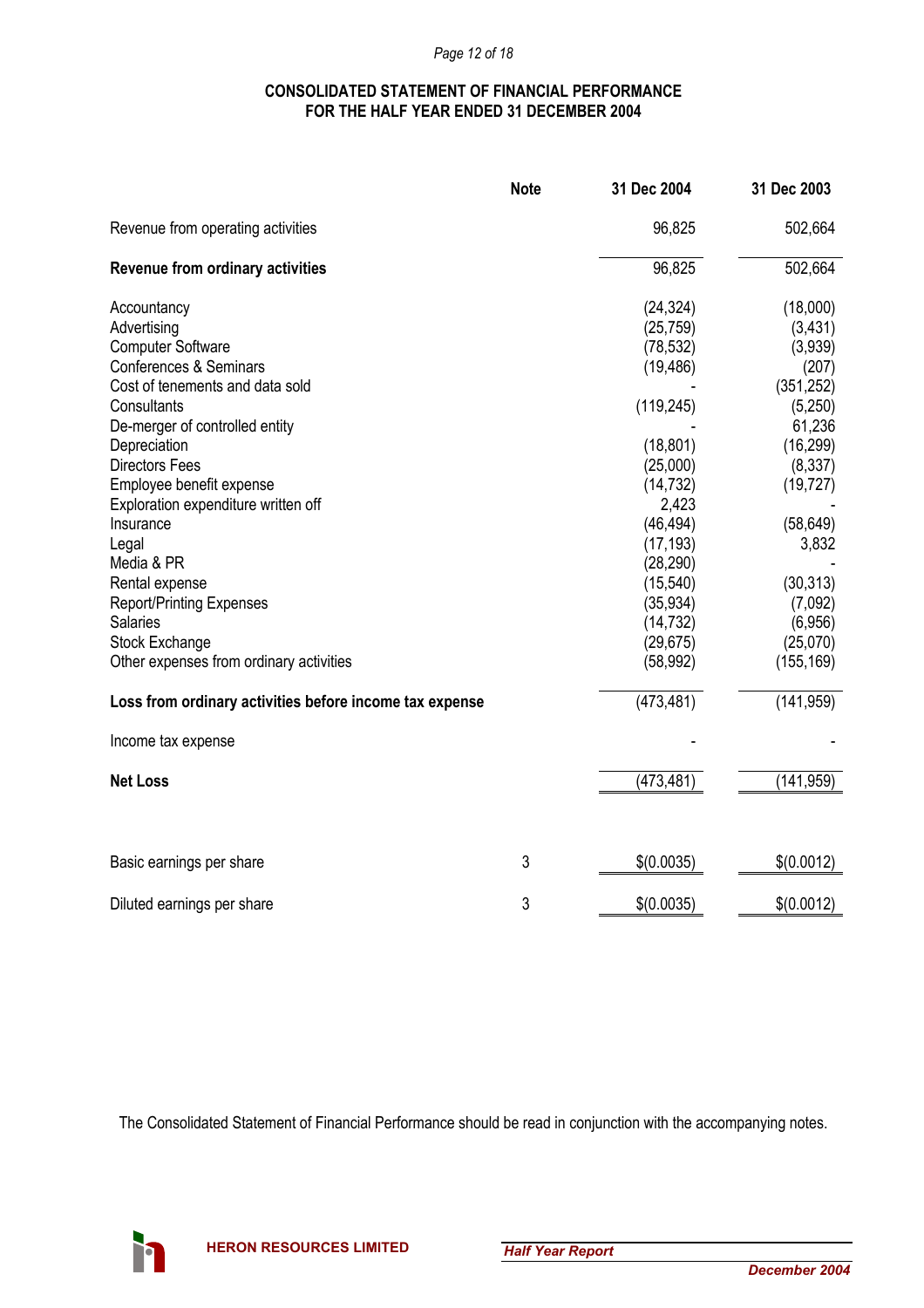### **CONSOLIDATED STATEMENT OF FINANCIAL POSITION AS AT 31 DECEMBER 2004**

|                                                  | 31 Dec 2004    | 30 June 2004 |
|--------------------------------------------------|----------------|--------------|
| <b>Current Assets</b>                            |                |              |
| Cash assets                                      | 1,787,310      | 1,378,243    |
| Receivables                                      | 102,277        | 72,397       |
| <b>Total Current Assets</b>                      | 1,889,587      | 1,450,640    |
| <b>Non-Current Assets</b>                        |                |              |
| Property, plant and equipment                    | 53,279         | 54,608       |
| Exploration and evaluation costs carried forward | 18,456,463     | 16,449,009   |
| <b>Total Non-Current Assets</b>                  | 18,509,742     | 16,503,617   |
| <b>TOTAL ASSETS</b>                              | 20,399,329     | 17,954,257   |
| <b>Current Liabilities</b>                       |                |              |
| Payables                                         | 389,218        | 482,500      |
| Provisions                                       | 132,709        | 116,284      |
| <b>Total Current Liabilities</b>                 | 521,927        | 598,784      |
|                                                  |                |              |
| <b>TOTAL LIABILITIES</b>                         | 521,927        | 598,784      |
| <b>NET ASSETS</b>                                | 19,877,402     | 17,355,473   |
|                                                  |                |              |
| <b>EQUITY</b>                                    |                |              |
| Contributed capital                              | 30,262,599     | 27,267,189   |
| Retained earnings                                | (10, 385, 197) | (9,911,716)  |
| <b>TOTAL EQUITY</b>                              | 19,877,402     | 17,355,473   |

The Consolidated Statement of Financial Position should be read in conjunction with the accompanying notes.

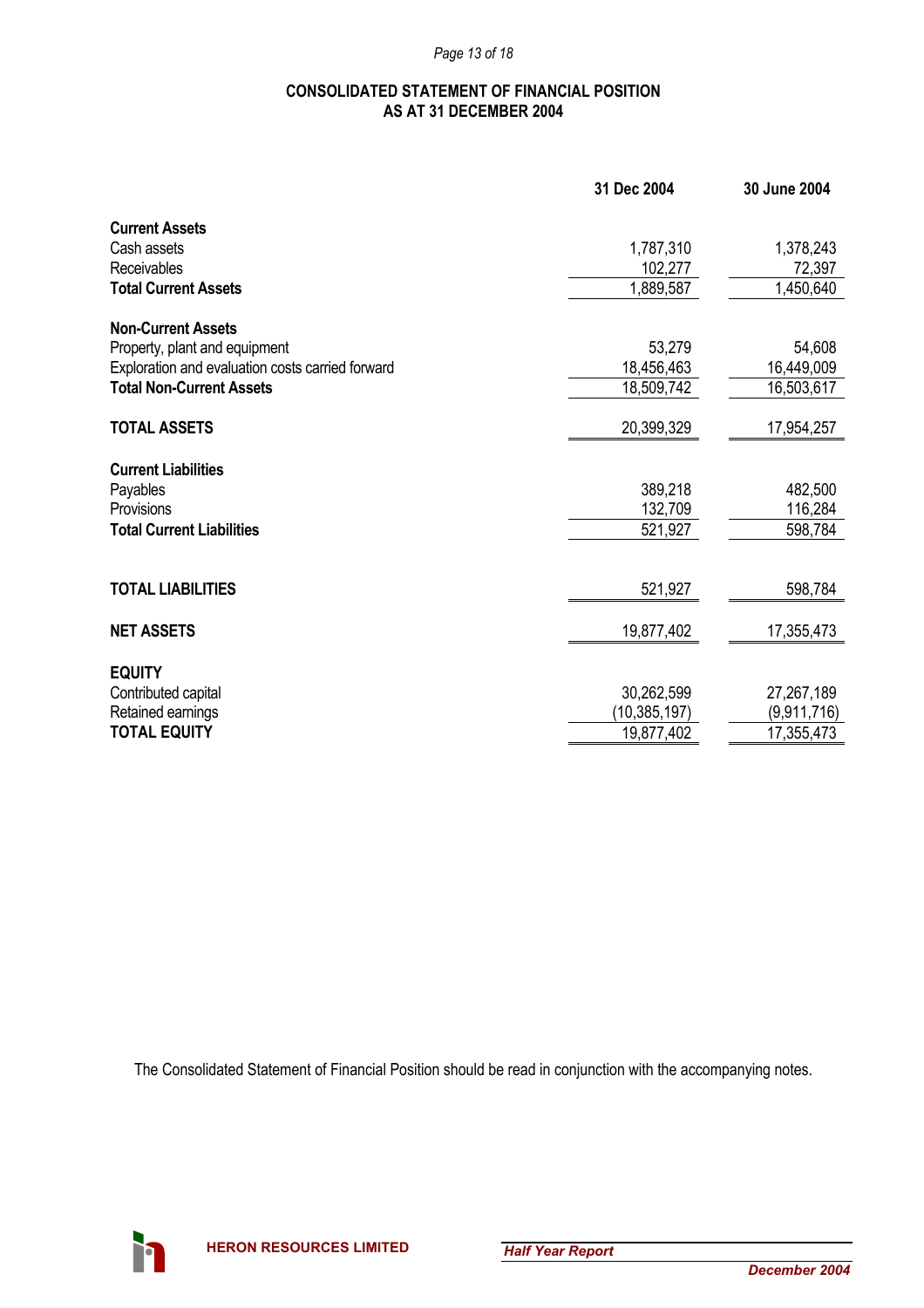*Page 14 of 18* 

### **CONSOLIDATED STATEMENT OF CASHFLOWS FOR THE HALF YEAR ENDED 31 DECEMBER 2004**

|                                               | 31 Dec 2004 | 31 Dec 2003 |
|-----------------------------------------------|-------------|-------------|
| Cash flows from operating activities          |             |             |
| Payments for administration expenses          | (561, 299)  | (299, 422)  |
| Goods and services tax (net movement)         | (39, 802)   | 14,670      |
| Interest received                             | 31,352      | 20,280      |
| Administration fee                            |             | 100,000     |
| Option fee received                           | 23,250      |             |
| Proceeds from sale of data                    | 8,500       | 15,000      |
| Proceeds from the sale of rights              | 30,000      |             |
| Net cash used in operating activities         | (507,999)   | (149, 472)  |
| Cash flows from investing activities          |             |             |
| <b>Exploration expenditure</b>                | (2,029,902) | (689, 130)  |
| Payments for plant and equipment              | (18, 442)   | (5,321)     |
| Cash outflow on de-merger                     |             | (15,027)    |
| Net cash used in investing activities         | (2,048,344) | (709, 478)  |
| Cash flows from financing activities          |             |             |
| Proceeds from issue of shares                 | 3,092,000   | 2,646,323   |
| Capital raising costs                         | (106, 590)  |             |
| Refundable Bonds                              | (20,000)    | 20,000      |
| Unsecured loans                               |             | (24, 566)   |
| Unsecured loan repayments                     |             | 108,387     |
| Net cash provided by financing activities     | 2,965,410   | 2,750,144   |
| Net increase in cash held                     | 409,067     | 1,891,194   |
| Cash at the beginning of the reporting period | 1,378,243   | 699,100     |
| Cash at the end of the reporting period       | 1,787,310   | 2,590,294   |

The Consolidated Statement of Cash Flows should be read in conjunction with the accompanying notes.

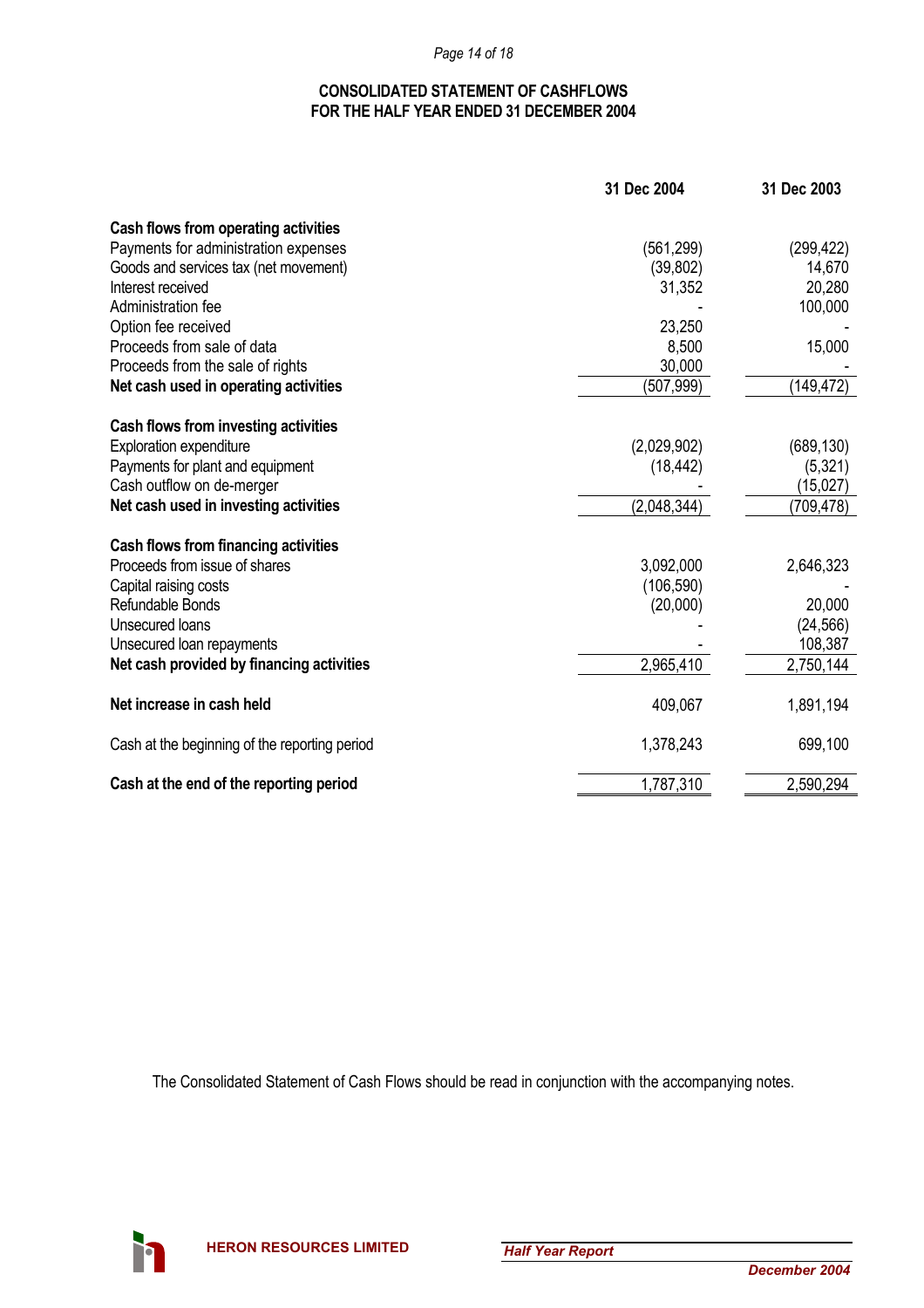### **NOTES TO THE CONSOLIDATED FINANCIAL STATEMENTS FOR THE HALF YEAR ENDED 31 DECEMBER 2004**

### **NOTE 1 SUMMARY OF SIGNIFICANT ACCOUNTING POLICIES**

### **(a) Basis of accounting**

This general purpose financial report for the interim Half Year reporting period ended 31 December 2004 has been prepared in accordance with Accounting Standard AASB 1029: Interim Financial Reporting, other professional reporting requirements (Urgent Issues Group Consensus Views), other authoritative pronouncements of the Australian Accounting Standards Board and the Corporations Act 2001.

The interim financial report does not include all the notes of the type normally included in an annual financial report. Accordingly, this report is to be read in conjunction with the annual report for the year ended 30 June 2004 and any public announcements made by Heron Resources Limited during the interim reporting period in accordance with the continuous disclosure requirements of the Corporations Act 2001.

The accounting policies adopted are consistent with those of the previous financial year and corresponding interim reporting period unless stated otherwise.

### **(b) International Financial Reporting Standards ("IFRS")**

As previously reported Australia is currently preparing for the introduction of International Financial Reporting Standards (IFRS) effective for financial years commencing 1 January 2005. This requires the production of accounting data for future comparative purposes at the beginning of the next financial year.

The Company's management is assessing the significance of these changes and preparing for their implementation but has not yet quantified their effects. The directors are of the opinion that the key differences in the Company's accounting policies which will arise from the adoption of IFRS are:

### **Taxation**

Under the new AASB - 112 Income Taxes, a balance sheet approach will be adopted for calculating taxation. This method recognises deferred tax balances for all temporary differences arising between the carrying value of an asset or liability within the financial statements and its tax base under the current legislation.

### **Equity Based Compensation Benefits**

Under the new AASB 2 - Share Based Payments, the company will be required to recognise an expense for all share based remuneration, including options, such that the cost to the relevant company is expensed over the relevant vesting period.

### **Exploration and evaluation costs**

Under the new AASB 6 - Exploration for and Evaluation of Mineral Resources, the company will continue to either expense exploration and evaluation costs as incurred or to capitalise costs on an area of interest basis.

### **Impairment of assets**

Under the new AASB 136 - Impairment of Assets, the recoverable amount of an asset, including capitalised exploration and evaluation expenditure, is determined as the higher of net selling price and value in use. This may result in changes to the company's current accounting policy for the determination of an asset's recoverable amount.

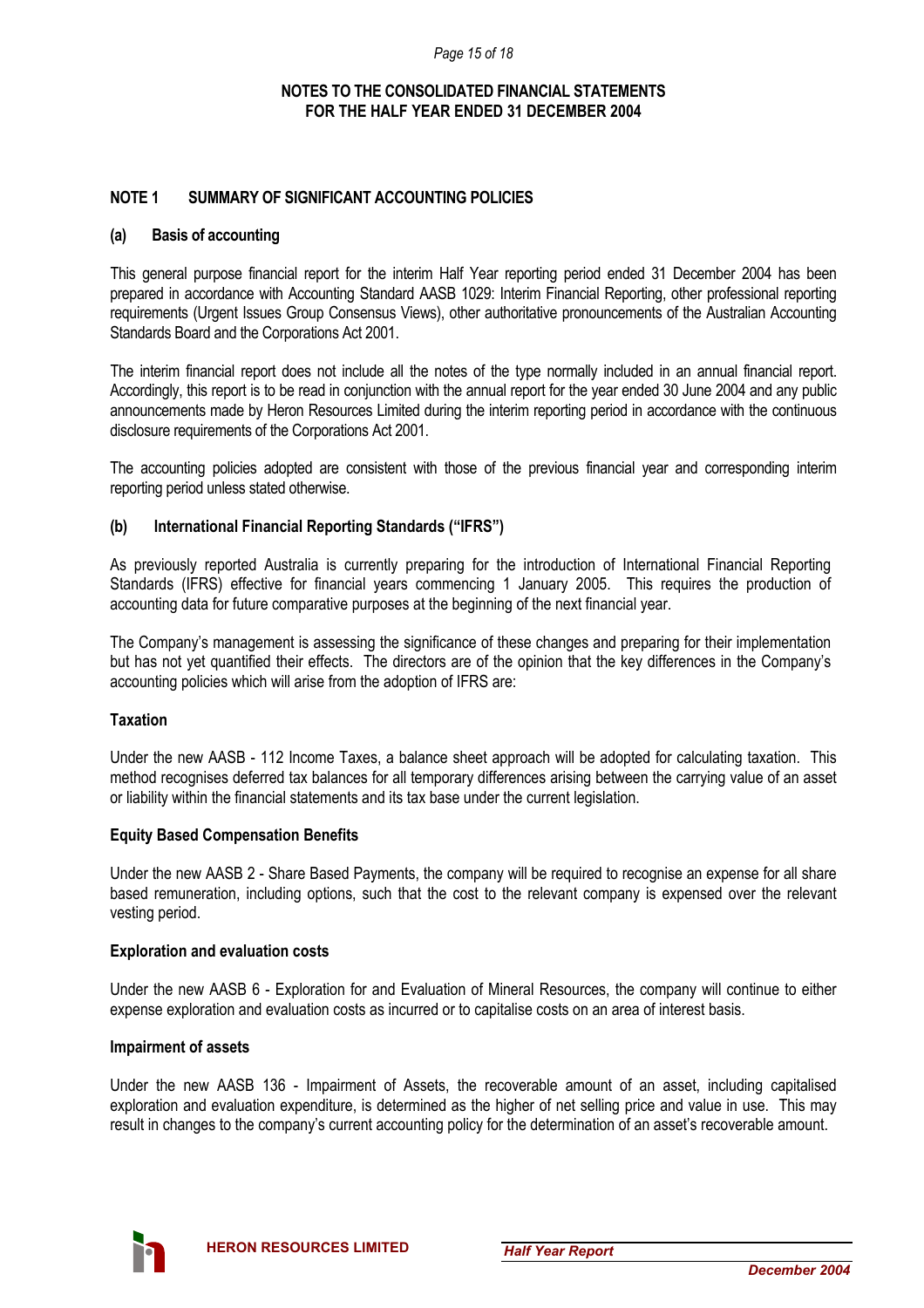### **NOTES TO THE CONSOLIDATED FINANCIAL STATEMENTS FOR THE HALF YEAR ENDED 31 DECEMBER 2004**

### **NOTE 2 DIVIDENDS**

No dividends have been paid or proposed during or since the end of the Half Year.

### **NOTE 3 EARNINGS PER SHARE**

The number of shares on issue at the end of the Half Year, and used in the calculation of basic earnings per share, was 136,479,165. The 9,493,172 options on issue as at the end of the Half Year have no dilutive effect.

### **NOTE 4 SEGMENT INFORMATION**

The consolidated entity operates within the mineral exploration industry in Western Australia.

### **NOTE 5 SUBSEQUENT EVENTS**

There are no matters or circumstances that have arisen since the end of the Half Year which significantly affect, or may significantly affect, the state of affairs or operations of the consolidated entity subsequent to the Half Year ended 31 December 2004.

### **NOTE 6 CONTINGENT LIABILITIES**

Native title claims have been made with respect to areas which include tenements in which the consolidated entity has interests. The consolidated entity is unable to determine the prospects for success or otherwise of the claims and, in any event, whether or not and to what extent the claims may significantly affect the consolidated entity or its projects. Agreement is being reached with native title claimants regarding certain areas in which the consolidated entity has interests.

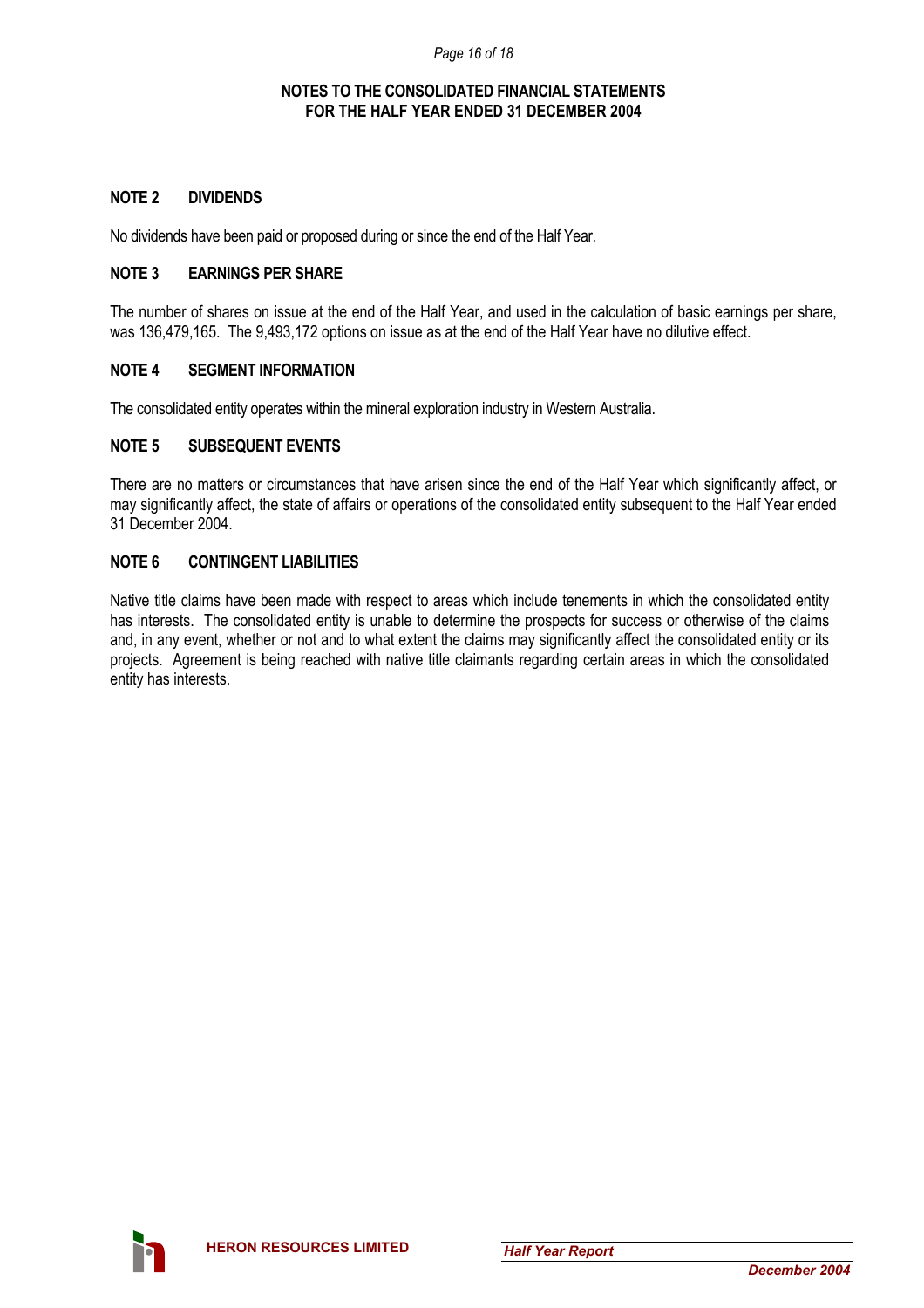### **DIRECTOR'S DECLARATION**

The Directors declare that:

In the opinion of the Directors:

- 1. the financial statements and associated notes comply with Accounting Standards, the Corporations Regulations 2001 and other mandatory professional reporting requirements;
- 2. the financial statements and associated notes give a true and fair view of the consolidated entity's financial position as at 31 December 2004 and of its performance, as represented by the results of its operations and its cash flows for the Half Year ended on that date; and
- 3. there are reasonable grounds to believe that Heron Resources Limited will be able to pay its debts as and when they become due and payable.

This declaration is made in accordance with a resolution of the Directors.

populación

l Craig Leslie Readhead **Director** 

Date: 9 March 2005